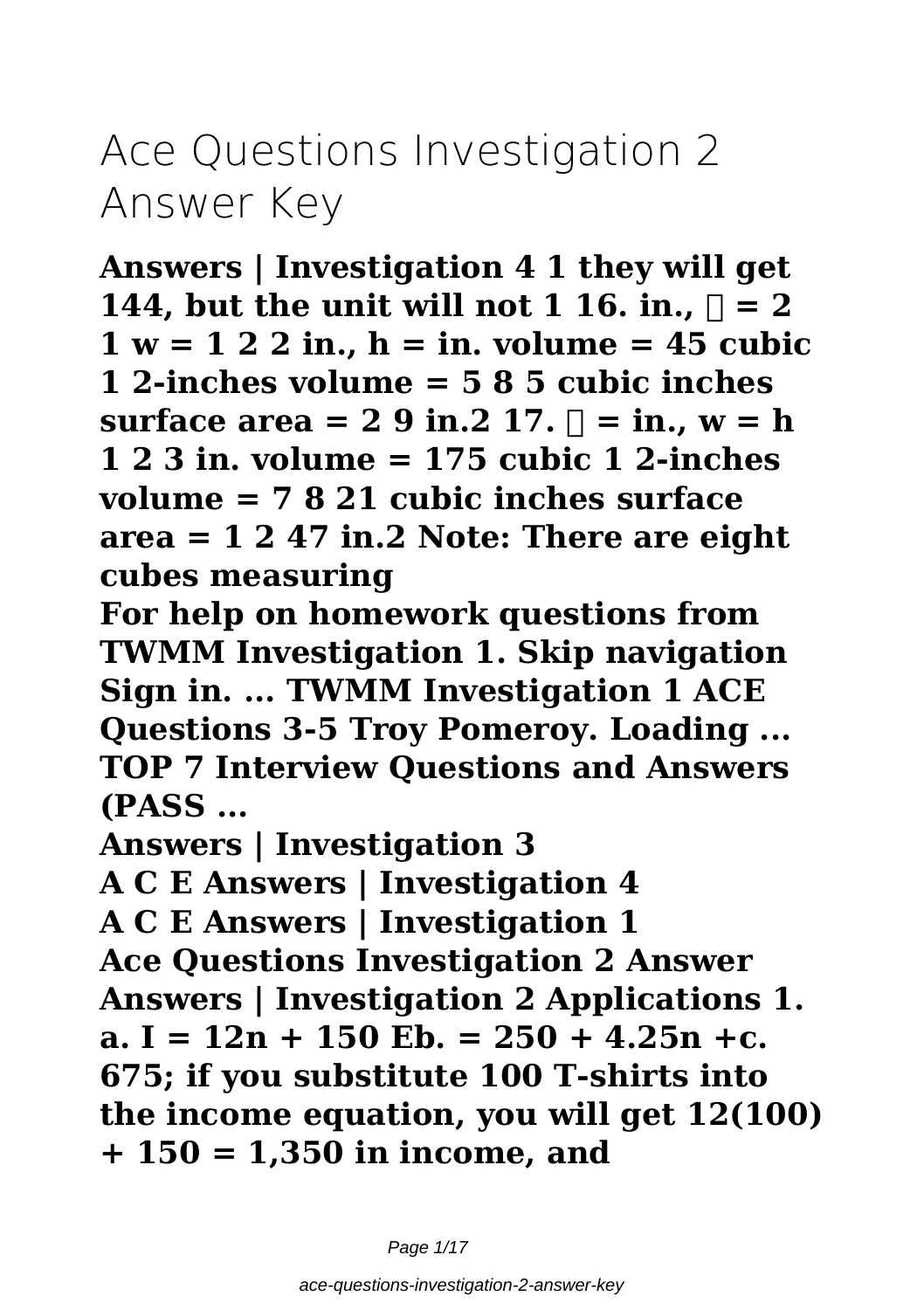**Answers | Investigation 2 (7.RP.A.1)For example, if a person walks 1/2 mile in each 1/4 hour, compute the unit rate as the complex fraction 1/2 / 1/4 miles per hour, equivalently 2 miles per**

**hour. Rate Problems with Fractions**

**7th Math Unit 4 Comparing and Scaling | Ryan Bell**

**Please use wisely. These are available to students/families to aid and assist, and not to replace homework. Also, note the book title. They are in order by book name, and not by unit number.**

**ACE Answers - Randy Hudson - Google Sites**

**Answers | Investigation 2 27. a. Possible answer: Half the data values are grouped in the interval of 1–5 or 8–17. One quarter of the data values are grouped in the interval 8–13. b. The range is 29 movies. You may find it by taking the maximum value (30) and subtracting the minimum value (1). c. The mean is 9 movies. Add to find the**

# **A C E Answers | Investigation 2 - 6th Grade Math**

Page 2/17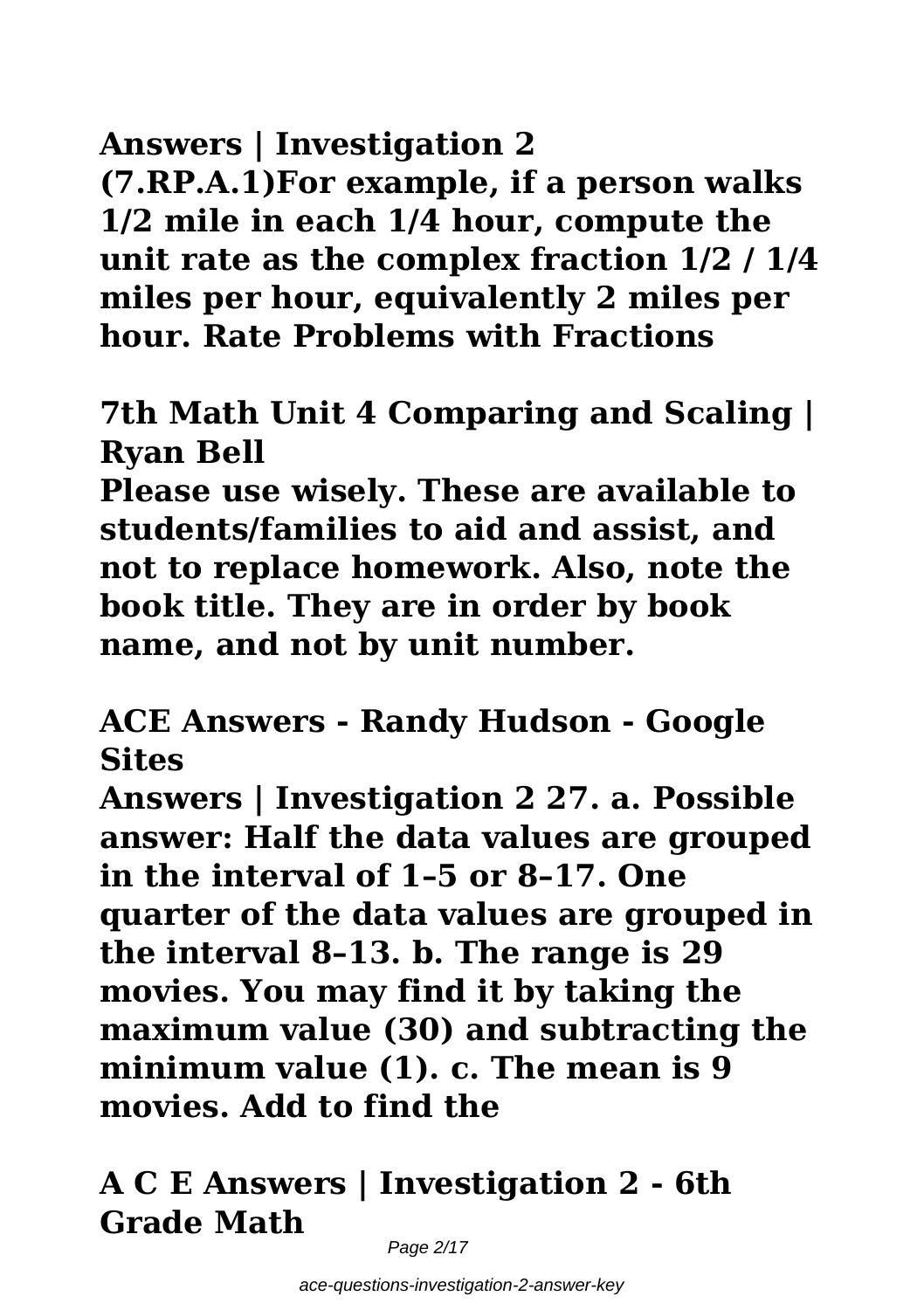**Answers | Investigation 1 Extensions 72. Answers will vary. Possible answers include: 2 5 73. Answers will vary. Possible answers include: costs \$40, for a total of \$80. 2 7 74. It is always possible to find a fraction between any two fractions on the 2 number line. One way to know this is that we can rewrite each given fraction**

**A C E Answers | Investigation 1 Answers | Investigation 3 b. x x x(x – 3)**  $x(x - 3) + 3(x - 3) = x^2 - 93(x - 3)333$ **2x2 + 5x + 3 1 3 xx 3 x x2 x2 3x There are other area models that Note: use 2x + 3 and x + 1. 32. a. x2 +8 15 = 0 (x +5)( 3) =**  $0x + 5 = 0$  or  $x - 3 = 0$   $x = -5$  or  $x = 3$  xb. 2 - $9 = 0$  (x- 3)( + 3) = 0or x2 -  $9 = 0$  x2 = 9 **x= 3 or x = -3 2c. x2 +5 3 = 0 2 x2 +2 3 =**  $0.2 x (+ 1)3( = 0 (2 x + 3)( 1) = 0 x = -3$ 

**Answers | Investigation 3 Answers | Investigation 4 1 they will get 144, but the unit will not 1 16. in.,**  $\Box$  **= 2 1 w = 1 2 2 in., h = in. volume = 45 cubic 1 2-inches volume = 5 8 5 cubic inches surface area = 2 9 in.2 17.**  $\Box$  = **in.**,  $w = h$ **1 2 3 in. volume = 175 cubic 1 2-inches volume = 7 8 21 cubic inches surface** Page 3/17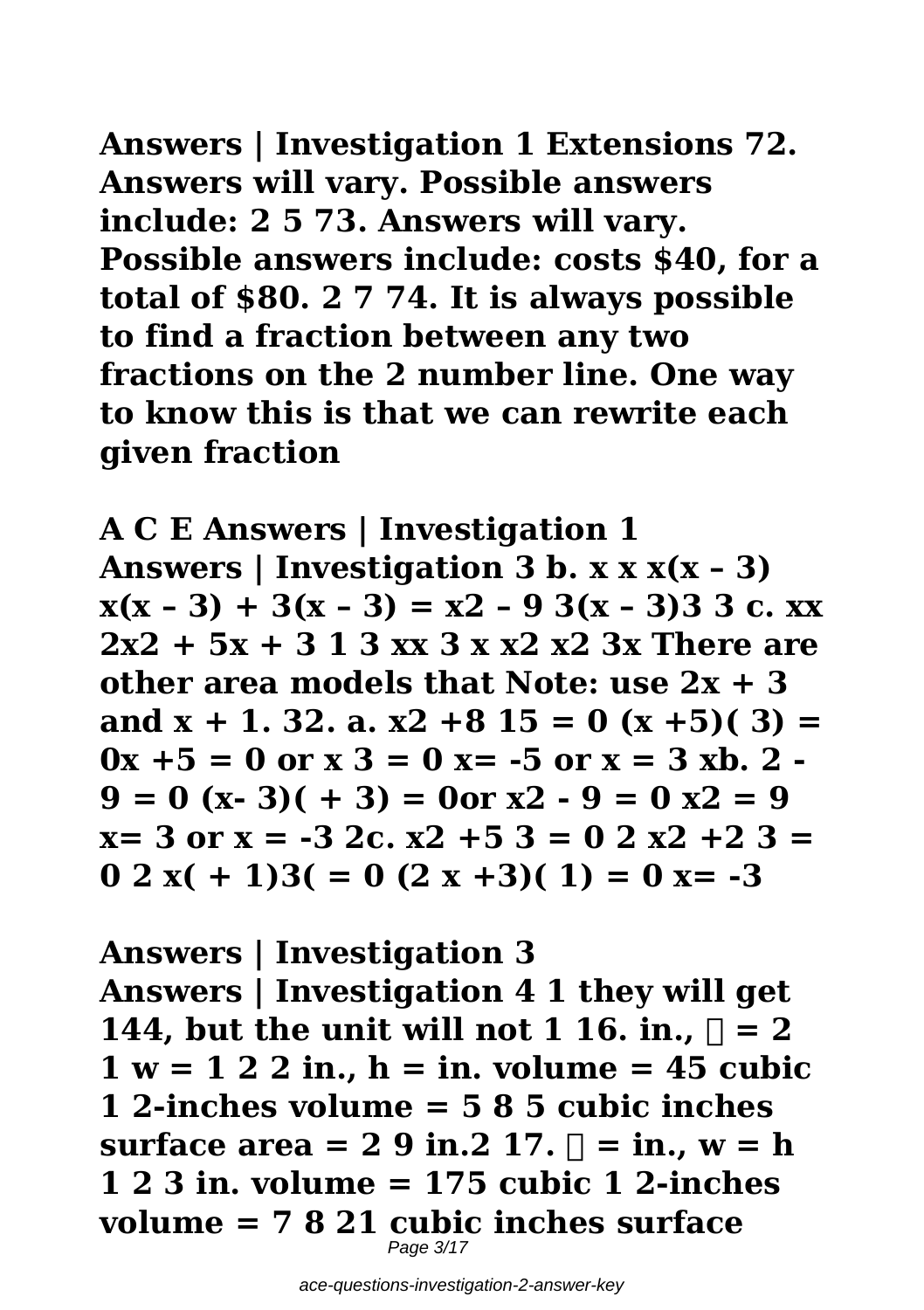**area = 1 2 47 in.2 Note: There are eight cubes measuring**

**A C E Answers | Investigation 4 Answers | Investigation 2 Applications 1. a. It will take Allie 100 s or 1 min and 40 s. Since Allie's walking rate is 2 m/s, if she travels 200 m, it will take her 200 ÷ 2 = 100 s. b. Grace will reach the fountain first. Since Grace is traveling at 1.5 m/s and she has to go 90 m, it will take Grace 90 ÷ 1.5 = 60 s to reach the fountain,**

**ACE Answers - Investigation 2 - P.S. 78 For help on homework questions from TWMM Investigation 1. Skip navigation Sign in. ... TWMM Investigation 1 ACE Questions 3-5 Troy Pomeroy. Loading ... TOP 7 Interview Questions and Answers (PASS ...**

**TWMM Investigation 1 ACE Questions 3-5**

**with symbols investigation 2 ace answers PDF may not make exciting reading, but say it with symbols investigation 2 ace answers is packed with valuable instructions, information and warnings.** Page 4/17

ace-questions-investigation-2-answer-key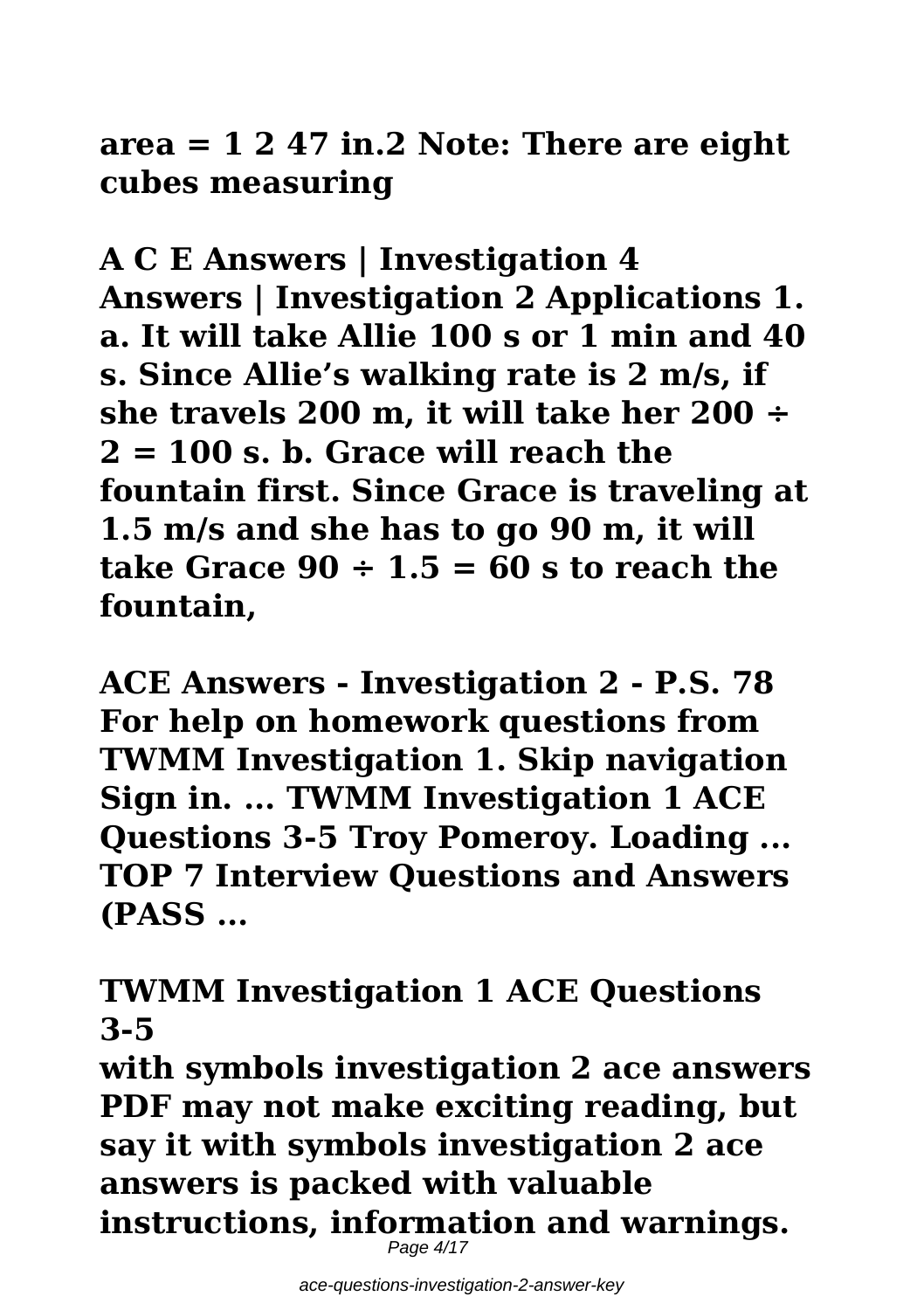**We also have many ebooks and user guide is also related with say it with symbols investigation 2 ace**

# **SAY IT WITH SYMBOLS INVESTIGATION 2 ACE ANSWERS PDF**

**Answers Investigation 2 ACE Assignment Choices Problem 2.1 Core 1–2, 14–16 Other Connections 13, Extensions 34 Problem 2.2 Core 3–6 Other Connections 17–24; unassigned choices from previous problems Problem 2.3 Core 7–9 Other Connections 25–31; Extensions 35, 36; unassigned choices from previous problems**

**6cmp06te HL2.qxd 4/29/05 4:14 PM Page 53 Answers Answers | Investigation 2 4. a. x 0 4 6 A B D C 0 2 4 6 8 y Choose any number b. k greater than 1. The rule is (kx, ky).Students may test their rules by making a table of the coordinates of the image, plotting**

**Answers | Investigation 2 - 126 Math Answers | Investigation 4 26 slope = The lines are perpendicular. 1. a. x –4 0 4 y 4 2 0 b. have an equation of the form c.**

 $P$ age 5/17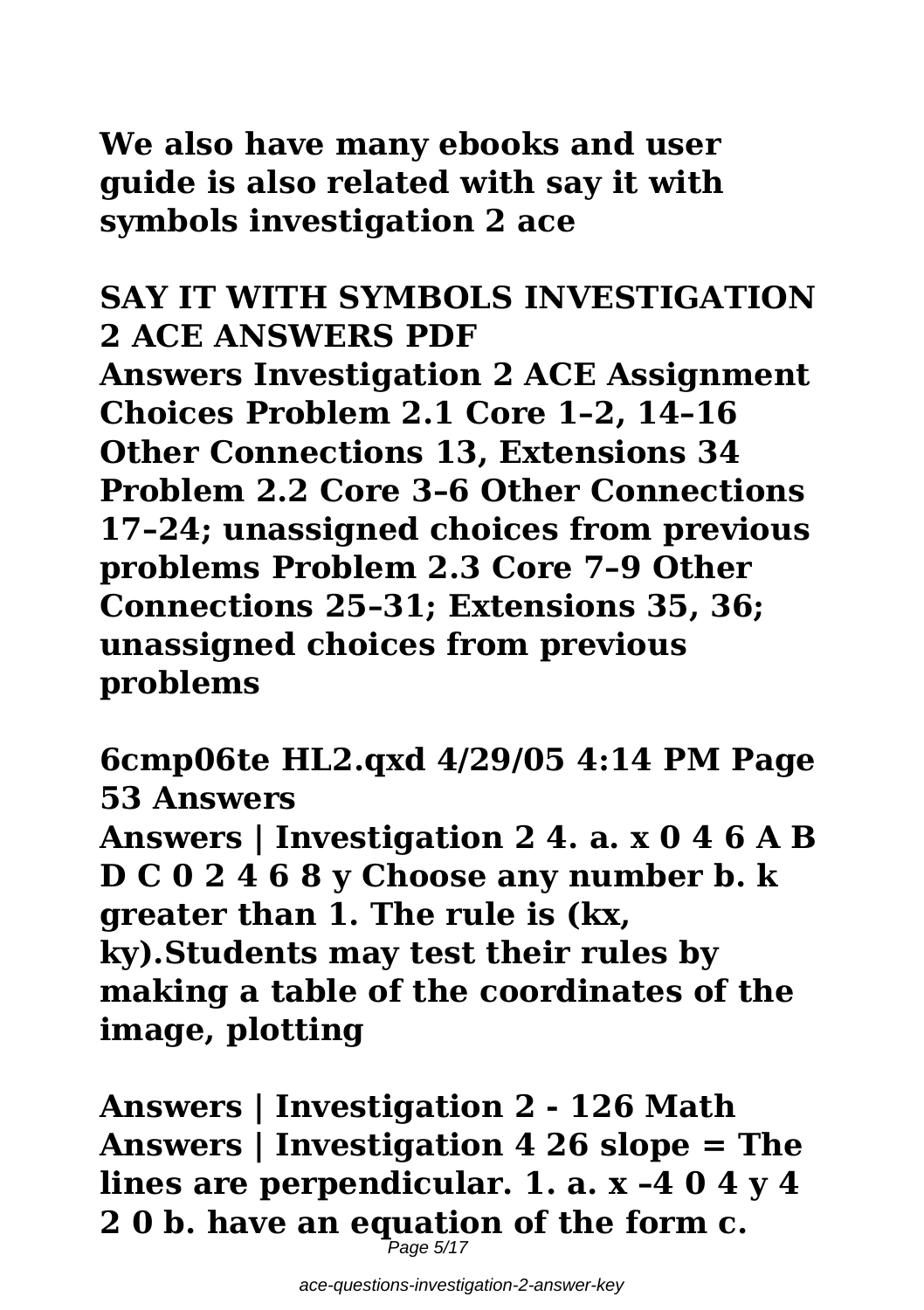**–0.5 d. Answers will vary. Possible answer: The amount of money, y, Mary has at the end of x days if she starts the week by receiving her \$2 allowance, but she**

**ACE Answers - Investigation 4 - P.S. 78 HOMEWORK ANSWERS Contact Me COVERING AND SURROUNDING. Investigation 1 answers. Investigation 2 answers. Investigation 3 answers. Powered by Create your own unique website with customizable templates. Get Started ...**

**Covering and Surrounding Answers - Mrs. Southward**

**Answers | Investigation 2 Extensions contested in an election, polled voters political party, age group, gender, or likely to actually vote. Also, it is known that 39. Possible answer: Pre-election polls can be inaccurate as a result of a poor sampling method. When sensitive issues are being may not accurately report their views,**

**A C E Answers | Investigation 2 Answers | Investigation 3 d. There are 6** Page 6/17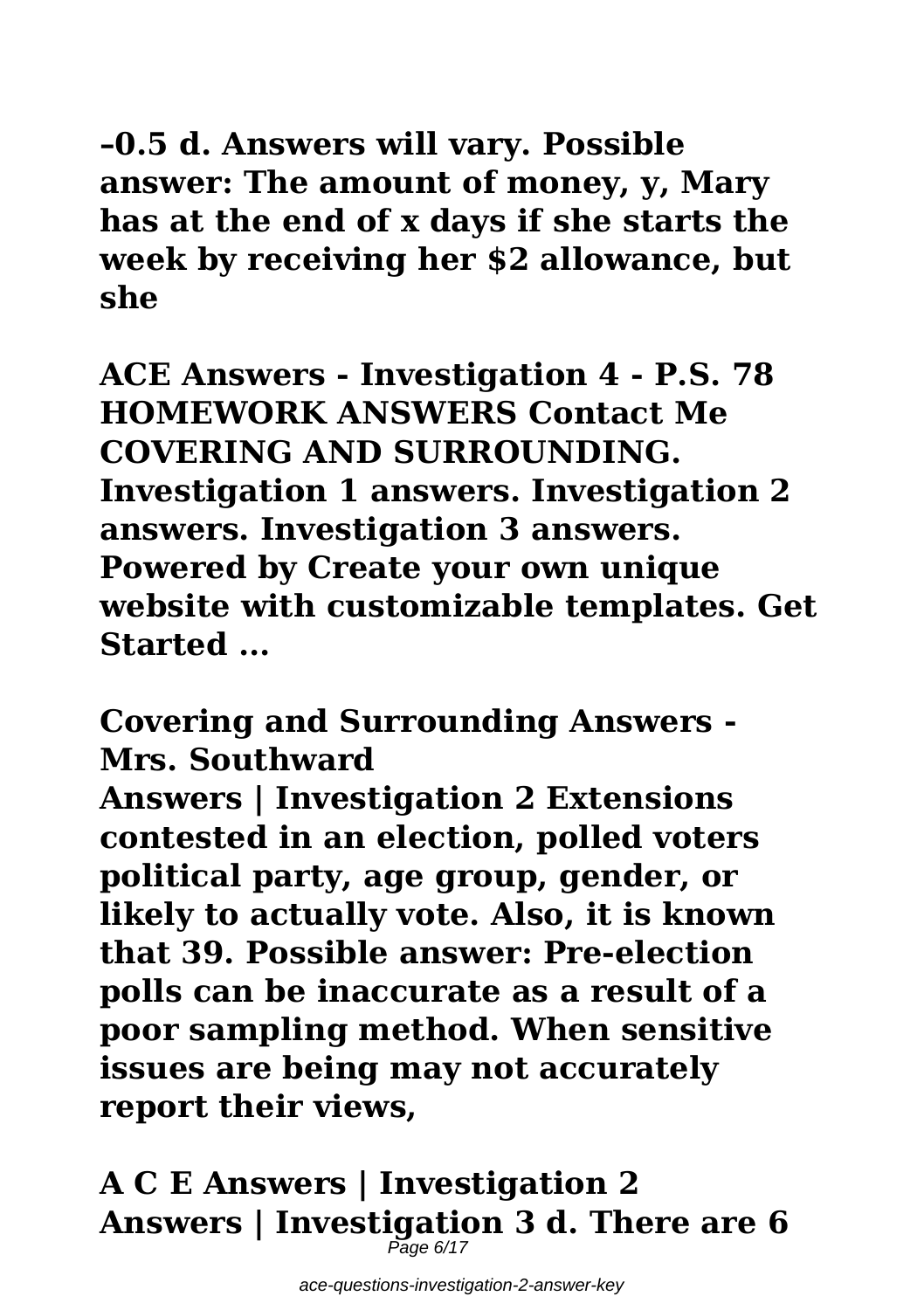**coins in each pouch; x = 6. e. There are 2 coins in each pouch; x = 2. divide each side 10. y a. = 5 + 0.50x. Here x stands for the number of math questions Gilberto gets right, y stands for the total amount of money his grandfather gives him, 5 stands for the birthday money Gilberto**

**A C E Answers | Investigation 3 Answers | Investigation 1 Applications 1. a. 560 78b. , 39 to 11 (or 780 to 220)c. 2. a. 750 2,000 or 3 8 62.5b. ,; Here students need to recognize that the fraction they need is 5 8, and 5 , 8 = 0.625.**

**Answers | Investigation 1 What Do You Expect?: Homework Examples from ACE Investigation 1: A First Look at Chance, ACE #3, #4, #9, #31 Investigation 2: Experimental and Theoretical Probability, ACE #6, #12, #9, #37 Investigation 3: Making Decisions with Probability, ACE #3, #4 Investigation 4: Analyzing Compound Events Using an Area Model, ACE #16, #18 Investigation 5: Binomial Outcomes, ACE #3**

Page 7/17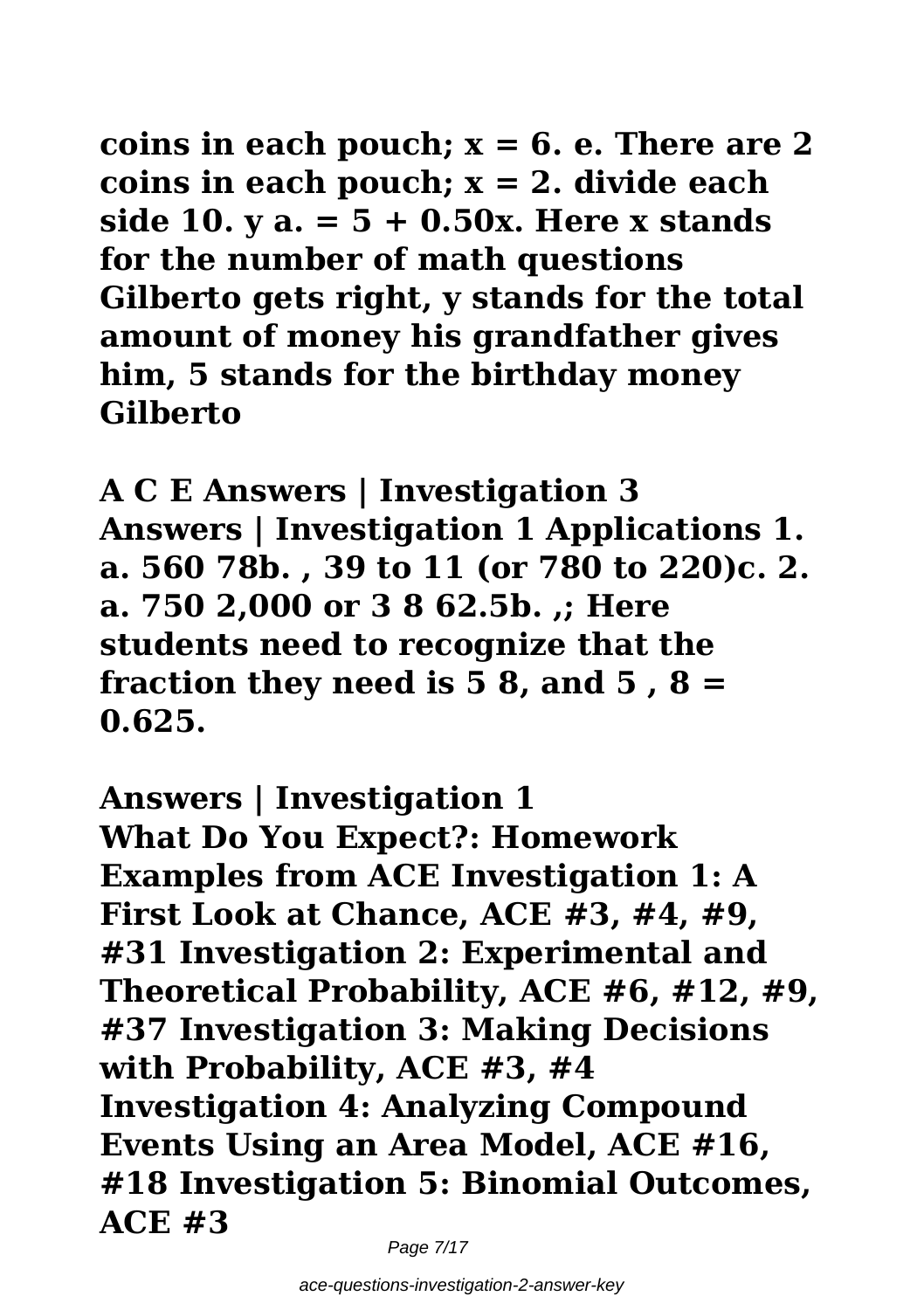# **What Do You Expect?: Homework Examples from ACE**

**Answers | Investigation 2 Applications 1. a. It will take Allie 100 s or 1 min and 40 s. Since Allie's walking rate is 2 m/s, if she travels 200 m, it will take her 200 , 2 = 100 s. b. Grace will reach the fountain first. Since Grace is traveling at 1.5 m/s and she has to go 90 m, it will take Grace 90 , 1.5 = 60 s to reach the fountain,**

Answers Investigation 2 ACE Assignment Choices Problem 2.1 Core 1–2, 14–16 Other Connections 13, Extensions 34 Problem 2.2 Core 3–6 Other Connections 17–24; unassigned choices from previous problems Problem 2.3 Core 7–9 Other Connections 25–31; Extensions 35, 36; unassigned choices from previous problems

Answers | Investigation 2 Extensions contested in an election, polled voters political party, age group, gender, or likely to actually vote. Also, it is known that 39. Possible answer: Pre-election polls can be inaccurate as a result of a poor sampling method. When sensitive issues are being may not accurately report their views,

Page 8/17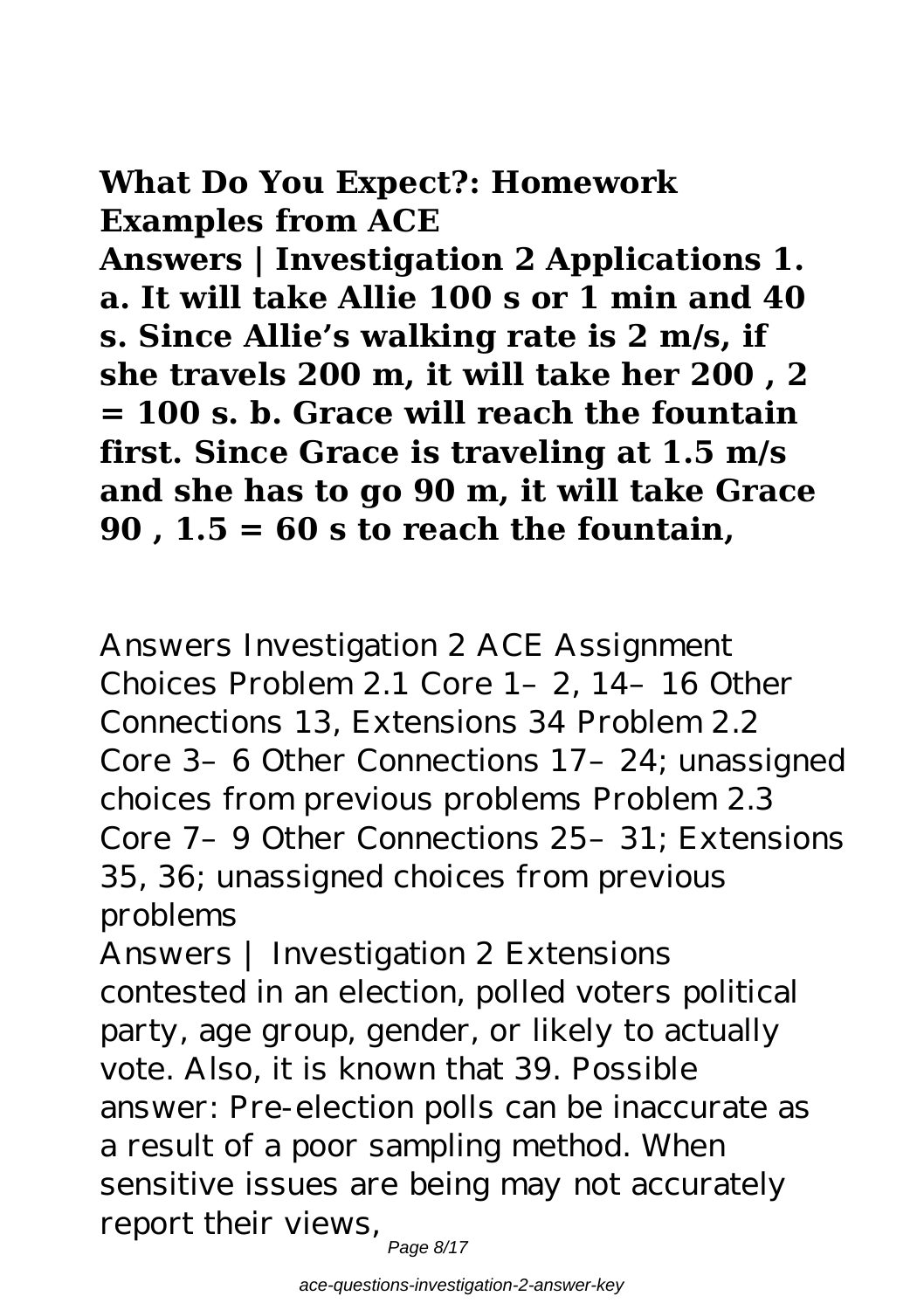HOMEWORK ANSWERS Contact Me COVERING AND SURROUNDING. Investigation 1 answers. Investigation 2 answers.

Investigation 3 answers. Powered by Create your own unique website with customizable templates. Get Started ...

Answers | Investigation 2 Applications 1. a. It will take Allie 100 s or 1 min and 40 s. Since Allie's walking rate is 2 m/s, if she travels 200 m, it will take her  $200$ ,  $2 = 100$  s. b. Grace will reach the fountain first. Since Grace is traveling at 1.5 m/s and she has to go 90 m, it will take Grace  $90$ .  $1.5 = 60$  s to reach the fountain. **7th Math Unit 4 Comparing and Scaling | Ryan Bell**

*Ace Questions Investigation 2 Answer Answers | Investigation 2 Applications 1. a. I = 12n + 150 Eb. = 250 + 4.25n +c. 675; if you substitute 100 T-shirts into the income equation, you will get 12(100) + 150 = 1,350 in income, and*

*Answers | Investigation 2*

*(7.RP.A.1)For example, if a person walks 1/2 mile in each 1/4 hour, compute the unit rate as the complex fraction 1/2 / 1/4 miles per hour, equivalently 2 miles per hour. Rate Problems with Fractions*

*7th Math Unit 4 Comparing and Scaling | Ryan Bell Please use wisely. These are available to*

Page 9/17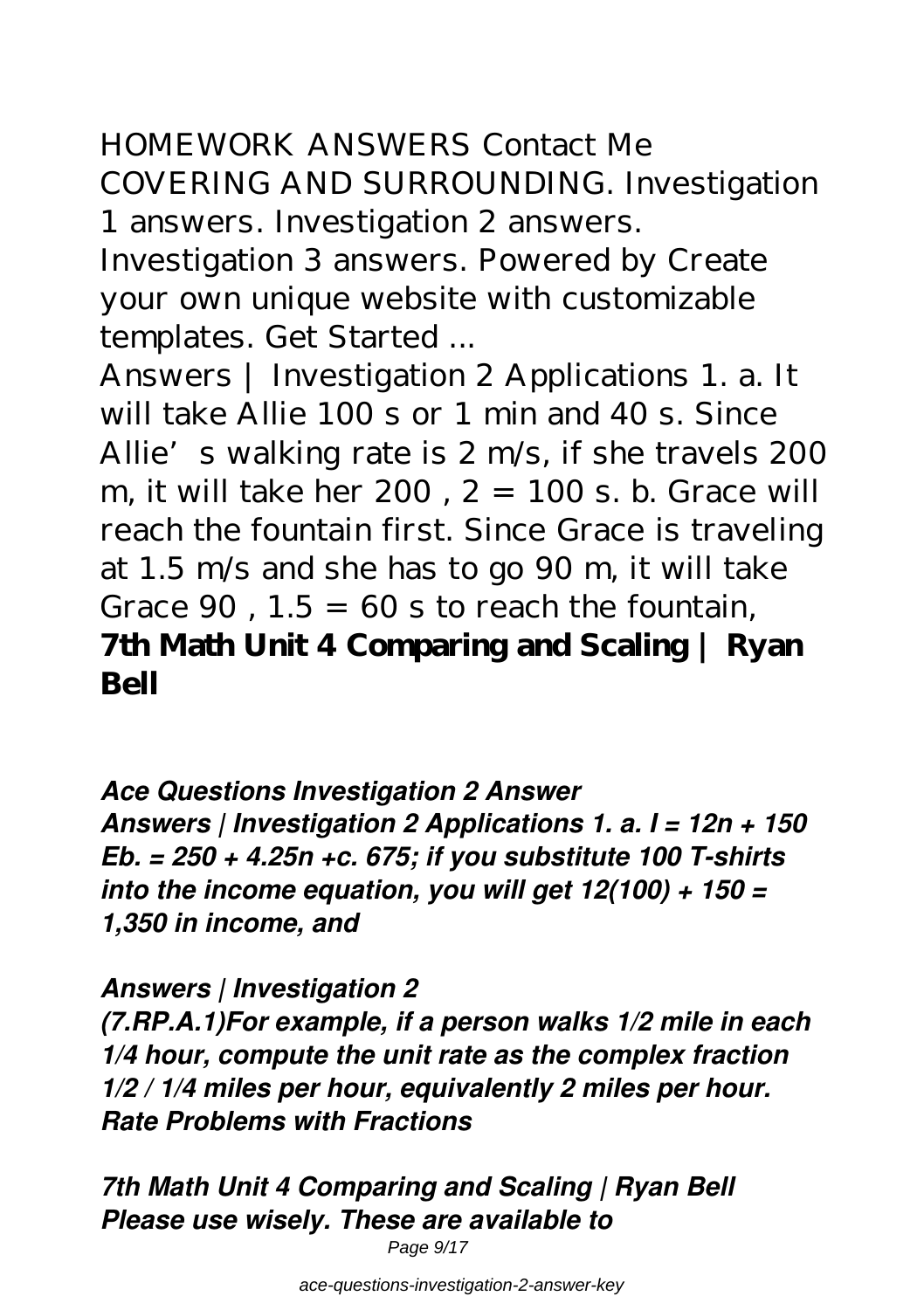*students/families to aid and assist, and not to replace homework. Also, note the book title. They are in order by book name, and not by unit number.*

*ACE Answers - Randy Hudson - Google Sites Answers | Investigation 2 27. a. Possible answer: Half the data values are grouped in the interval of 1–5 or 8–17. One quarter of the data values are grouped in the interval 8–13. b. The range is 29 movies. You may find it by taking the maximum value (30) and subtracting the minimum value (1). c. The mean is 9 movies. Add to find the*

*A C E Answers | Investigation 2 - 6th Grade Math Answers | Investigation 1 Extensions 72. Answers will vary. Possible answers include: 2 5 73. Answers will vary. Possible answers include: costs \$40, for a total of \$80. 2 7 74. It is always possible to find a fraction between any two fractions on the 2 number line. One way to know this is that we can rewrite each given fraction*

## *A C E Answers | Investigation 1*

*Answers | Investigation 3 b. x x x(x – 3) x(x – 3) + 3(x – 3) = x2 – 9 3(x – 3)3 3 c. xx 2x2 + 5x + 3 1 3 xx 3 x x2 x2 3x There are other area models that Note: use 2x + 3 and x + 1. 32. a. x2 +8 15 = 0 (x +5)( 3) = 0x +5 = 0 or x 3 = 0 x= -5 or x = 3 xb. 2 - 9 = 0 (x- 3)( + 3) = 0or x2 - 9 = 0 x2 = 9 x= 3 or x = -3 2c. x2 +5 3 = 0 2 x2 +2 3 = 0 2 x( + 1)3( = 0 (2 x +3)( 1) = 0 x= -3*

*Answers | Investigation 3 Answers | Investigation 4 1 they will get 144, but the unit will not 1 16. in., ? = 2 1 w = 1 2 2 in., h = in. volume = 45 cubic 1 2-inches volume = 5 8 5 cubic inches surface area = 2 9 in.2 17. ? = in., w = h 1 2 3 in. volume = 175* Page 10/17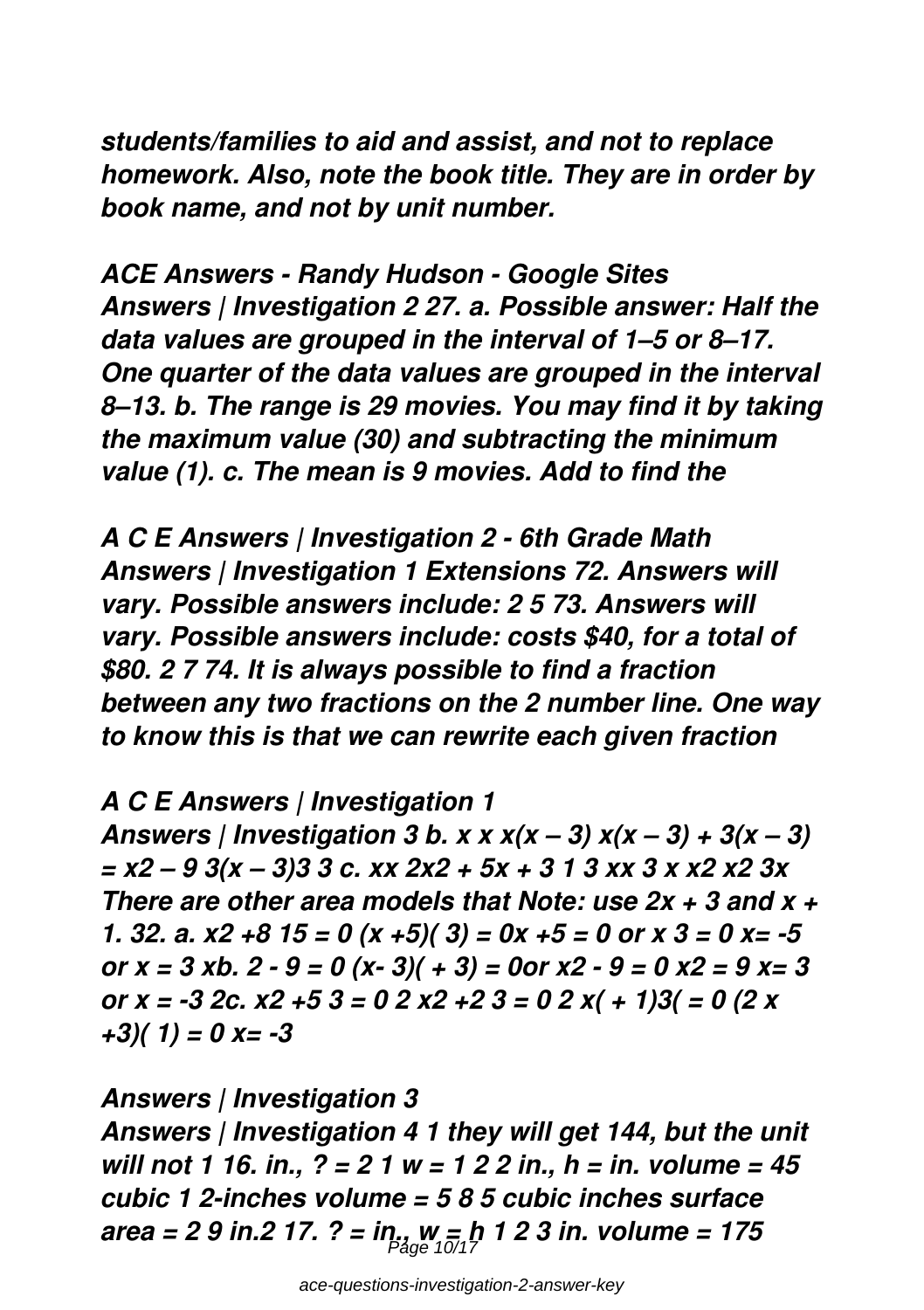*cubic 1 2-inches volume = 7 8 21 cubic inches surface area = 1 2 47 in.2 Note: There are eight cubes measuring*

*A C E Answers | Investigation 4*

*Answers | Investigation 2 Applications 1. a. It will take Allie 100 s or 1 min and 40 s. Since Allie's walking rate is 2 m/s, if she travels 200 m, it will take her 200 ÷ 2 = 100 s. b. Grace will reach the fountain first. Since Grace is traveling at 1.5 m/s and she has to go 90 m, it will take Grace 90 ÷ 1.5 = 60 s to reach the fountain,*

*ACE Answers - Investigation 2 - P.S. 78 For help on homework questions from TWMM Investigation 1. Skip navigation Sign in. ... TWMM Investigation 1 ACE Questions 3-5 Troy Pomeroy. Loading ... TOP 7 Interview Questions and Answers (PASS ...*

*TWMM Investigation 1 ACE Questions 3-5 with symbols investigation 2 ace answers PDF may not make exciting reading, but say it with symbols investigation 2 ace answers is packed with valuable instructions, information and warnings. We also have many ebooks and user guide is also related with say it with symbols investigation 2 ace*

## *SAY IT WITH SYMBOLS INVESTIGATION 2 ACE ANSWERS PDF*

*Answers Investigation 2 ACE Assignment Choices Problem 2.1 Core 1–2, 14–16 Other Connections 13, Extensions 34 Problem 2.2 Core 3–6 Other Connections 17–24; unassigned choices from previous problems Problem 2.3 Core 7–9 Other Connections 25–31; Extensions 35, 36; unassigned choices from previous* Page 11/17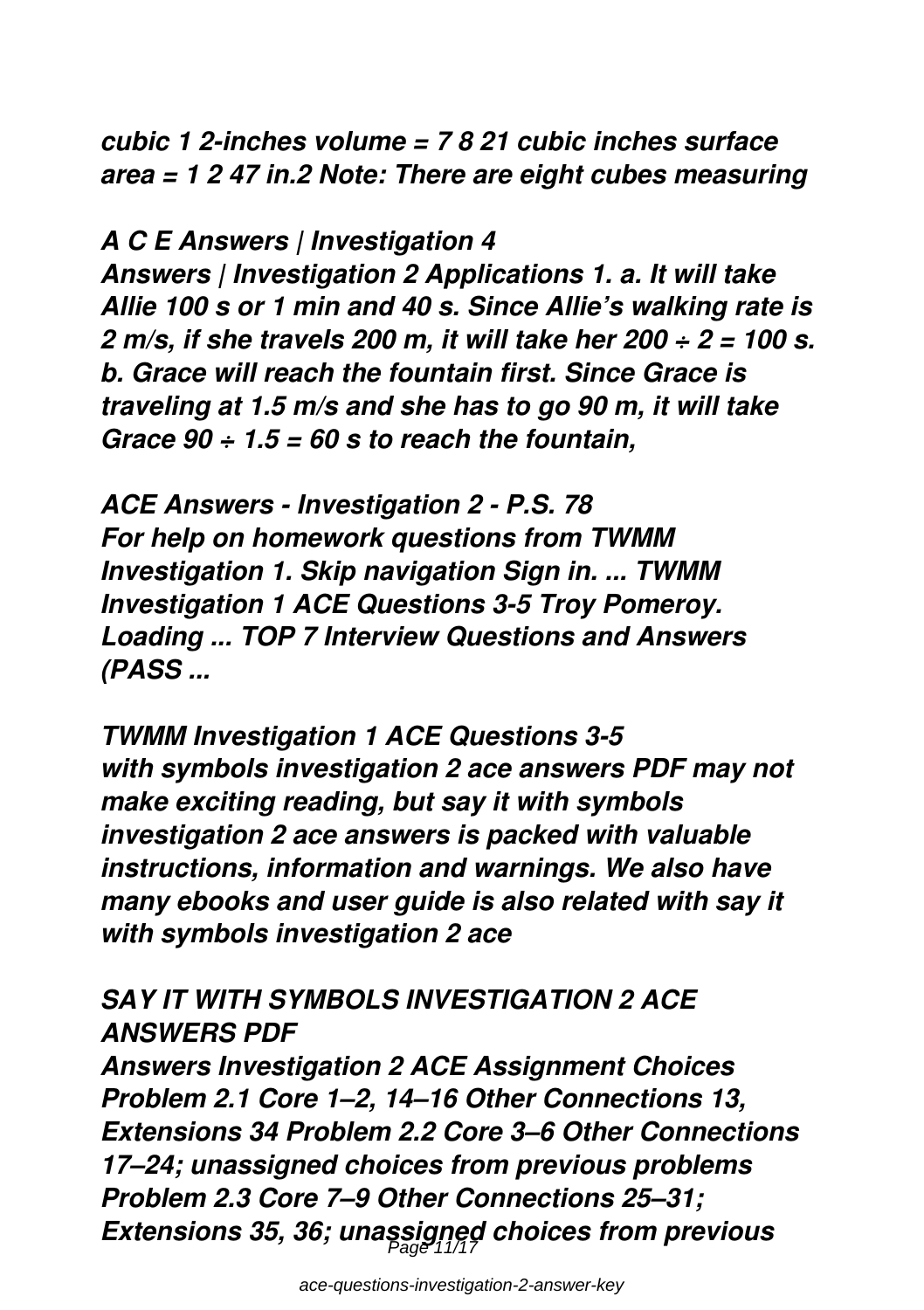#### *problems*

*6cmp06te HL2.qxd 4/29/05 4:14 PM Page 53 Answers Answers | Investigation 2 4. a. x 0 4 6 A B D C 0 2 4 6 8 y Choose any number b. k greater than 1. The rule is (kx, ky).Students may test their rules by making a table of the coordinates of the image, plotting*

*Answers | Investigation 2 - 126 Math Answers | Investigation 4 26 slope = The lines are perpendicular. 1. a. x –4 0 4 y 4 2 0 b. have an equation of the form c. –0.5 d. Answers will vary. Possible answer: The amount of money, y, Mary has at the end of x days if she starts the week by receiving her \$2 allowance, but she*

*ACE Answers - Investigation 4 - P.S. 78 HOMEWORK ANSWERS Contact Me COVERING AND SURROUNDING. Investigation 1 answers. Investigation 2 answers. Investigation 3 answers. Powered by Create your own unique website with customizable templates. Get Started ...*

*Covering and Surrounding Answers - Mrs. Southward Answers | Investigation 2 Extensions contested in an election, polled voters political party, age group, gender, or likely to actually vote. Also, it is known that 39. Possible answer: Pre-election polls can be inaccurate as a result of a poor sampling method. When sensitive issues are being may not accurately report their views,*

*A C E Answers | Investigation 2 Answers | Investigation 3 d. There are 6 coins in each pouch; x = 6. e. There are 2 coins in each pouch; x = 2.* Page 12/17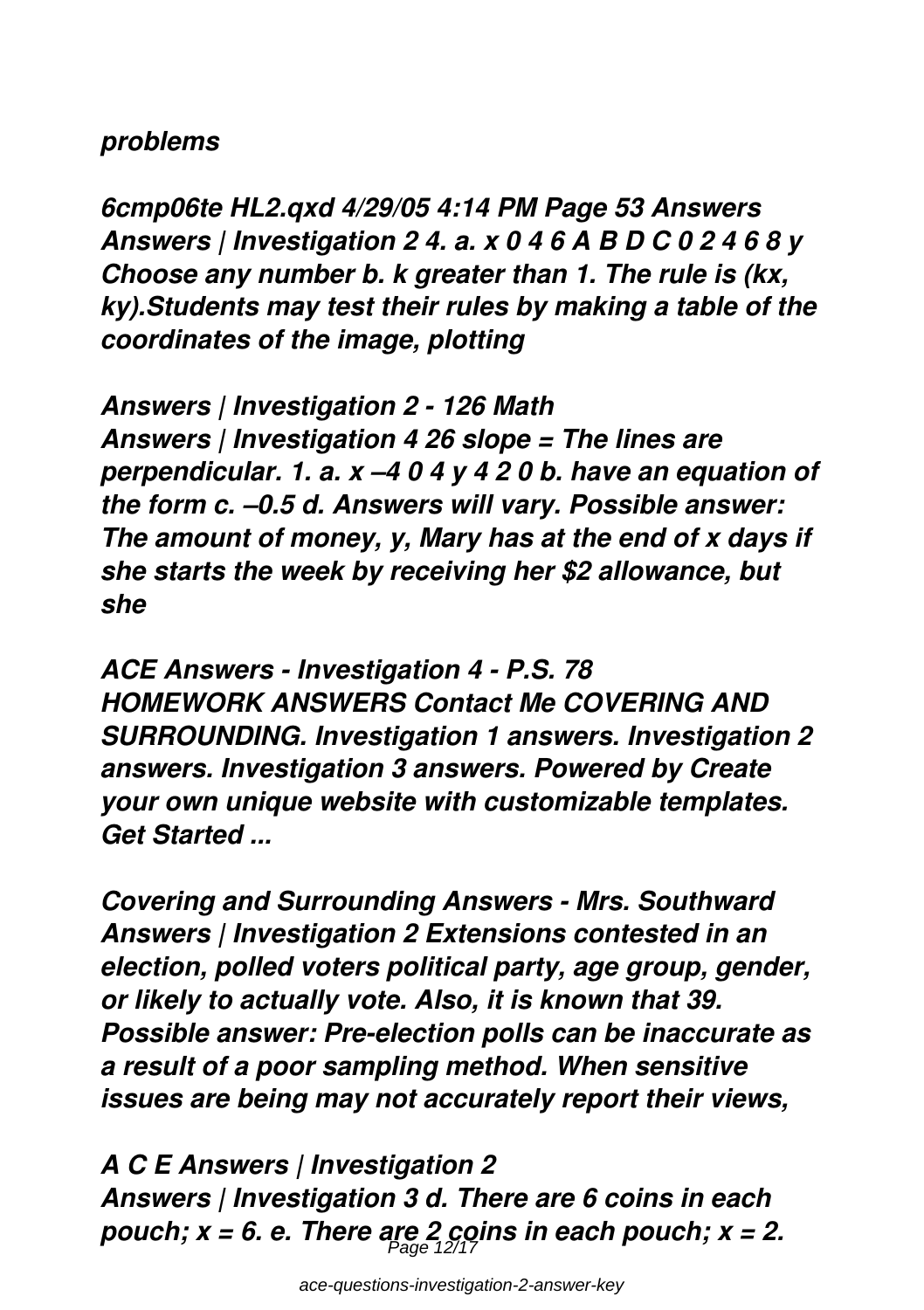*divide each side 10. y a. = 5 + 0.50x. Here x stands for the number of math questions Gilberto gets right, y stands for the total amount of money his grandfather gives him, 5 stands for the birthday money Gilberto*

#### *A C E Answers | Investigation 3*

*Answers | Investigation 1 Applications 1. a. 560 78b. , 39 to 11 (or 780 to 220)c. 2. a. 750 2,000 or 3 8 62.5b. ,; Here students need to recognize that the fraction they need is 5 8, and 5 , 8 = 0.625.*

## *Answers | Investigation 1*

*What Do You Expect?: Homework Examples from ACE Investigation 1: A First Look at Chance, ACE #3, #4, #9, #31 Investigation 2: Experimental and Theoretical Probability, ACE #6, #12, #9, #37 Investigation 3: Making Decisions with Probability, ACE #3, #4 Investigation 4: Analyzing Compound Events Using an Area Model, ACE #16, #18 Investigation 5: Binomial Outcomes, ACE #3*

*What Do You Expect?: Homework Examples from ACE Answers | Investigation 2 Applications 1. a. It will take Allie 100 s or 1 min and 40 s. Since Allie's walking rate is 2 m/s, if she travels 200 m, it will take her 200 , 2 = 100 s. b. Grace will reach the fountain first. Since Grace is traveling at 1.5 m/s and she has to go 90 m, it will take Grace 90 , 1.5 = 60 s to reach the fountain,*

*Ace Questions Investigation 2 Answer ACE Answers - Investigation 4 - P.S. 78 with symbols investigation 2 ace answers PDF may not make exciting reading, but say it with symbols* Page 13/17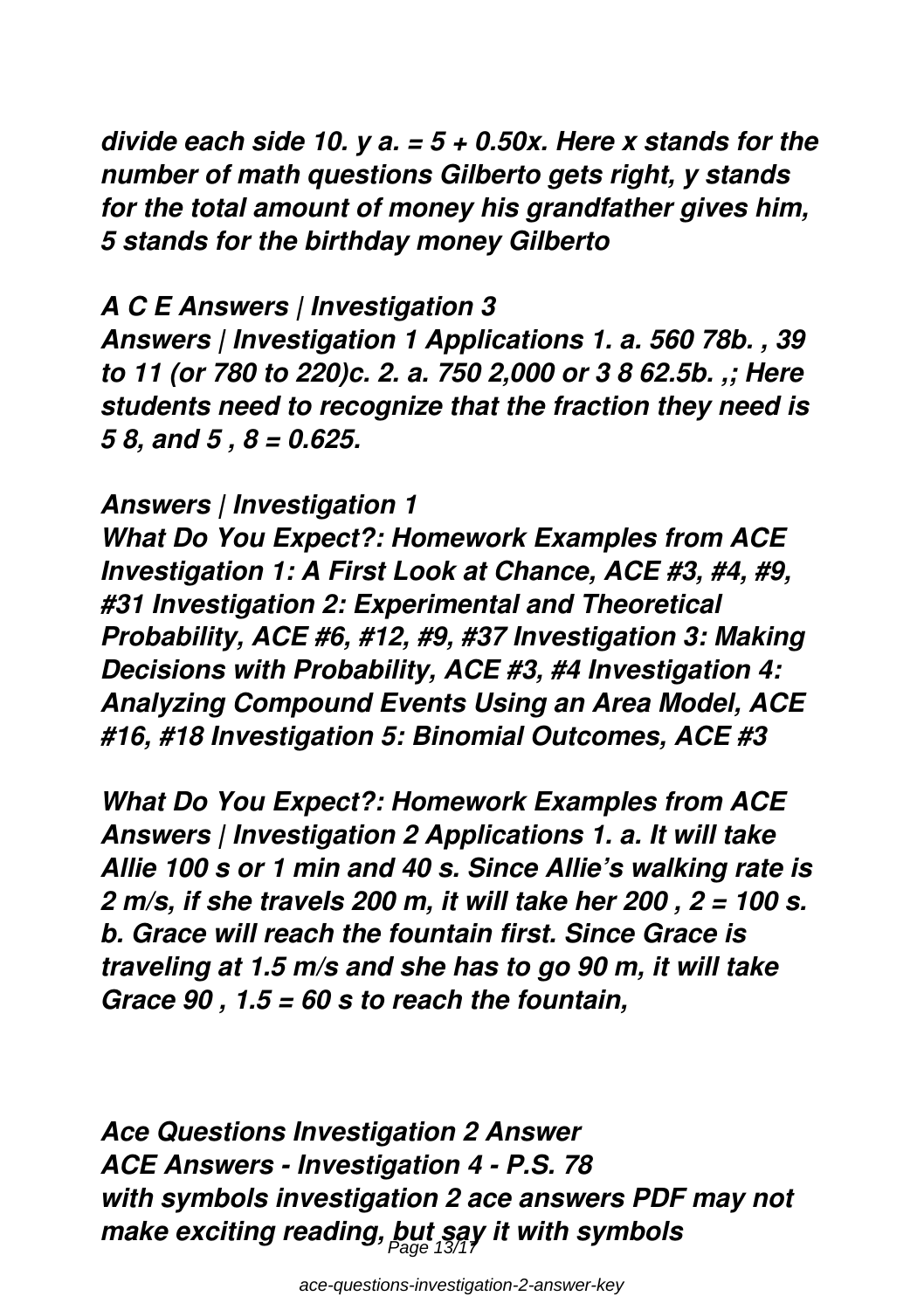*investigation 2 ace answers is packed with valuable instructions, information and warnings. We also have many ebooks and user guide is also related with say it with symbols investigation 2 ace*

*Answers | Investigation 4 26 slope = The lines are perpendicular. 1. a. x –4 0 4 y 4 2 0 b. have an equation of the form c. –0.5 d. Answers will vary. Possible answer: The amount of money, y, Mary has at the end of x days if she starts the week by receiving her \$2 allowance, but she*

**Answers | Investigation 2 27. a. Possible answer: Half the data values are grouped in the interval of 1–5 or 8–17. One quarter of the data values are grouped in the interval 8–13. b. The range is 29 movies. You may find it by taking the maximum value (30) and subtracting the minimum value (1). c. The mean is 9 movies. Add to find the Please use wisely. These are available to students/families to aid and assist, and not to replace homework. Also, note the book title. They are in order by book name, and not by unit number.**

**6cmp06te HL2.qxd 4/29/05 4:14 PM Page 53 Answers**

**Answers | Investigation 2 4. a. x 0 4 6 A B D C 0 2 4 6 8 y Choose any number b. k greater than 1. The rule is (kx, ky).Students may test their rules by making a table of the coordinates of the image, plotting**

**Answers | Investigation 2 - 126 Math**

Page 14/17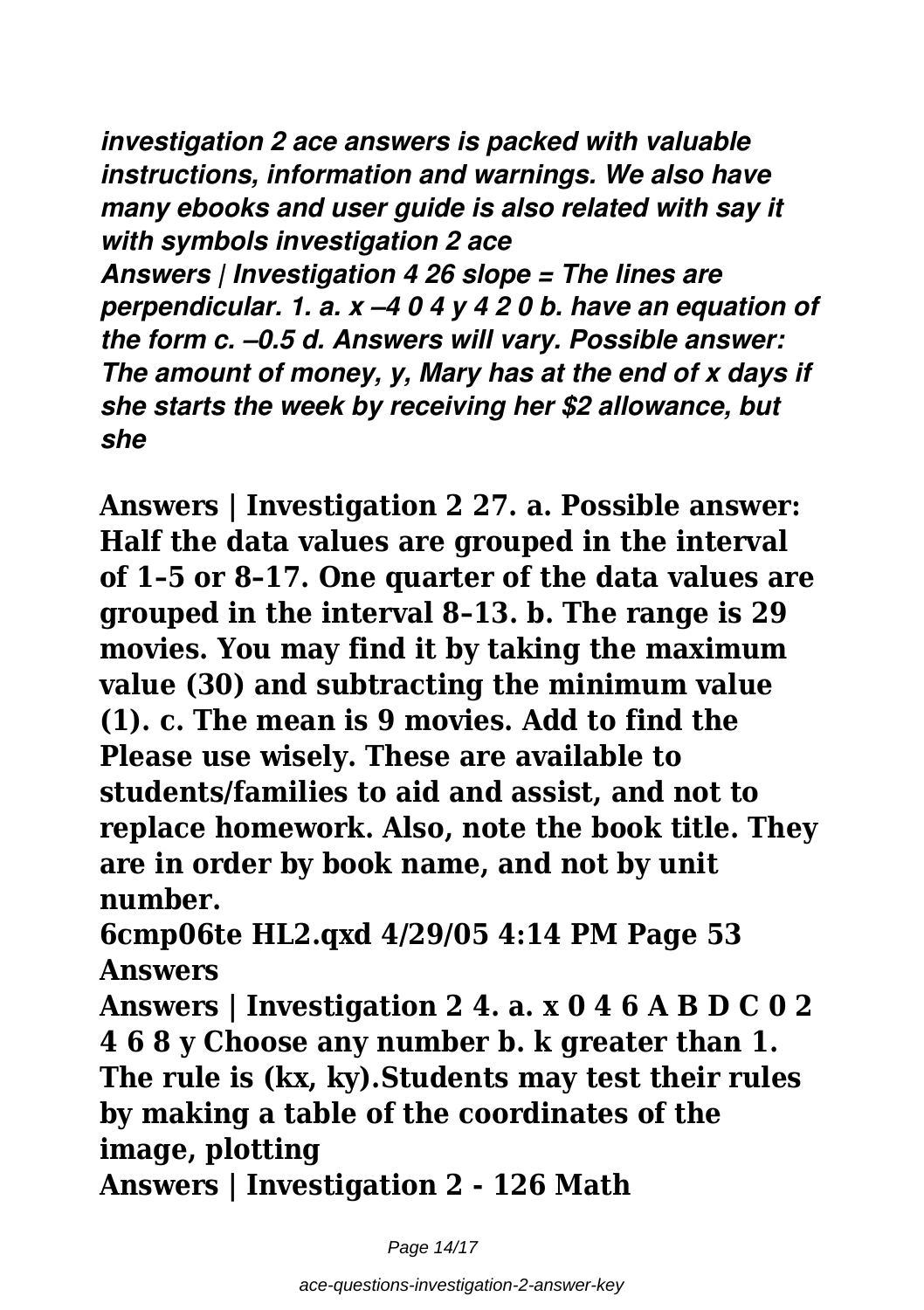*Answers | Investigation 2 Applications 1. a. It will take Allie 100 s or 1 min and 40 s. Since Allie's walking rate is 2 m/s, if she travels 200 m, it will take her 200 ÷ 2 = 100 s. b. Grace will reach the fountain first. Since Grace is traveling at 1.5 m/s and she has to go 90 m, it will take Grace 90 ÷ 1.5 = 60 s to reach the fountain, Answers | Investigation 1 Applications 1. a. 560 78b. , 39 to 11 (or 780 to 220)c. 2. a. 750 2,000 or 3 8 62.5b. ,; Here students need to recognize that the fraction they need is 5 8, and 5 , 8 = 0.625. A C E Answers | Investigation 2 - 6th Grade Math Answers | Investigation 3 b. x x x(x – 3) x(x – 3) + 3(x – 3) = x2 – 9 3(x – 3)3 3 c. xx 2x2 + 5x + 3 1 3 xx 3 x x2 x2 3x There are other area models that Note: use 2x + 3 and x + 1. 32. a. x2 +8 15 = 0 (x +5)( 3) = 0x +5 = 0 or x 3 = 0 x= -5 or x = 3 xb. 2 - 9 = 0 (x-3)( + 3) = 0or x2 - 9 = 0 x2 = 9 x= 3 or x = -3 2c. x2 +5 3 = 0 2 x2 +2 3 = 0 2 x( + 1)3( = 0 (2 x +3)( 1) = 0 x= -3*

## *ACE Answers - Randy Hudson - Google Sites SAY IT WITH SYMBOLS INVESTIGATION 2 ACE ANSWERS PDF*

*(7.RP.A.1)For example, if a person walks 1/2 mile in each 1/4 hour, compute the unit rate as the complex fraction 1/2 / 1/4 miles per hour, equivalently 2 miles per hour. Rate Problems with Fractions*

Page 15/17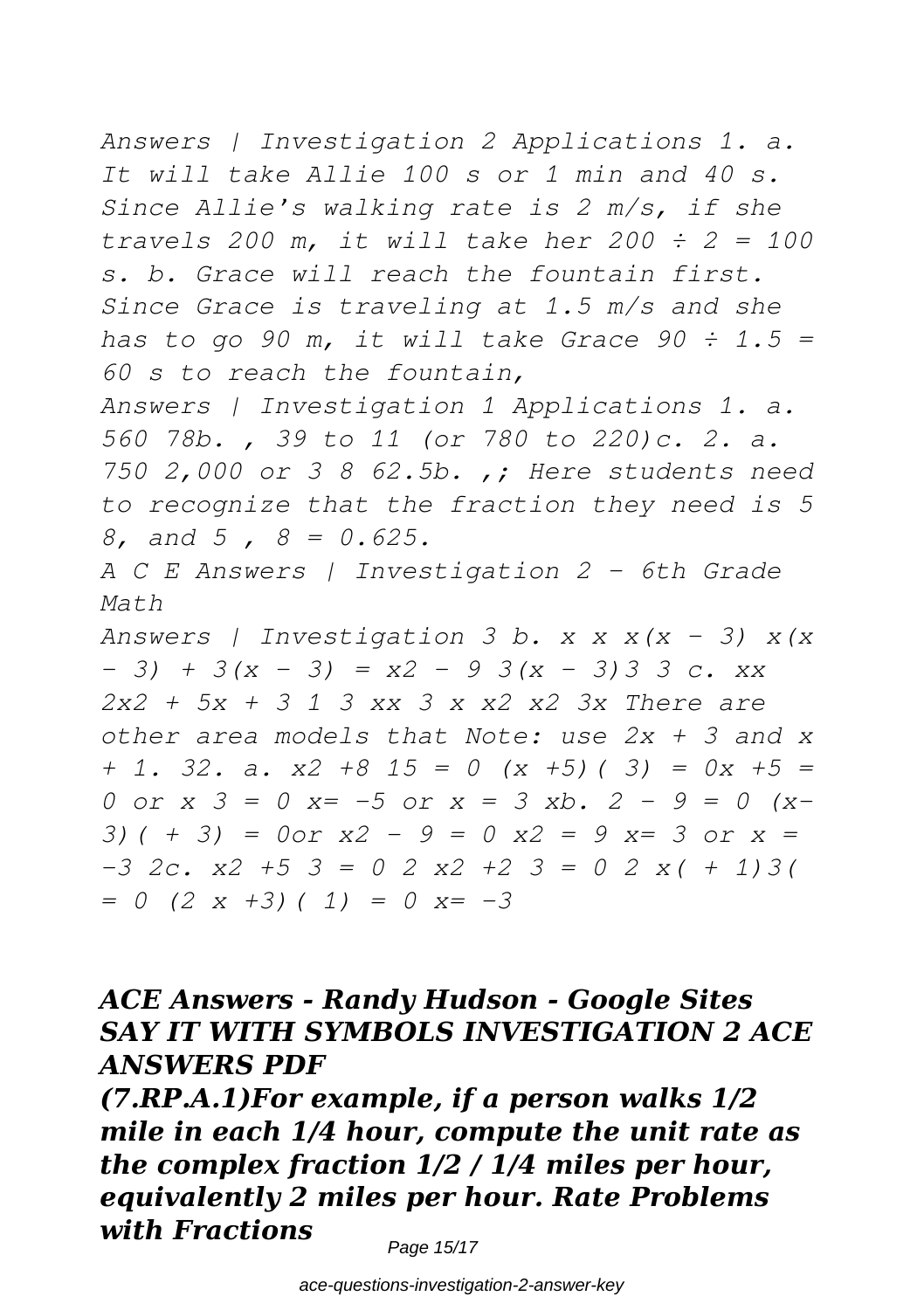*Covering and Surrounding Answers - Mrs. Southward A C E Answers | Investigation 2*

*Answers | Investigation 2 Applications 1. a. I = 12n + 150 Eb. = 250 + 4.25n +c. 675; if you substitute 100 T-shirts into the income equation, you will get 12(100) + 150 = 1,350 in income, and*

*Answers | Investigation 1 Extensions 72. Answers will vary. Possible answers include: 2 5 73. Answers will vary. Possible answers include: costs \$40, for a total of \$80. 2 7 74. It is always possible to find a fraction between any two fractions on the 2 number line. One way to know this is that we can rewrite each given fraction*

*Answers | Investigation 2*

*Answers | Investigation 3 d. There are 6 coins in each pouch; x = 6. e. There are 2 coins in each pouch; x = 2. divide each side 10. y a. = 5 + 0.50x. Here x stands for the number of math questions Gilberto gets right, y stands for the total amount of money his grandfather gives him, 5 stands for the birthday money Gilberto*

What Do You Expect?: Homework Examples from ACE

Page 16/17